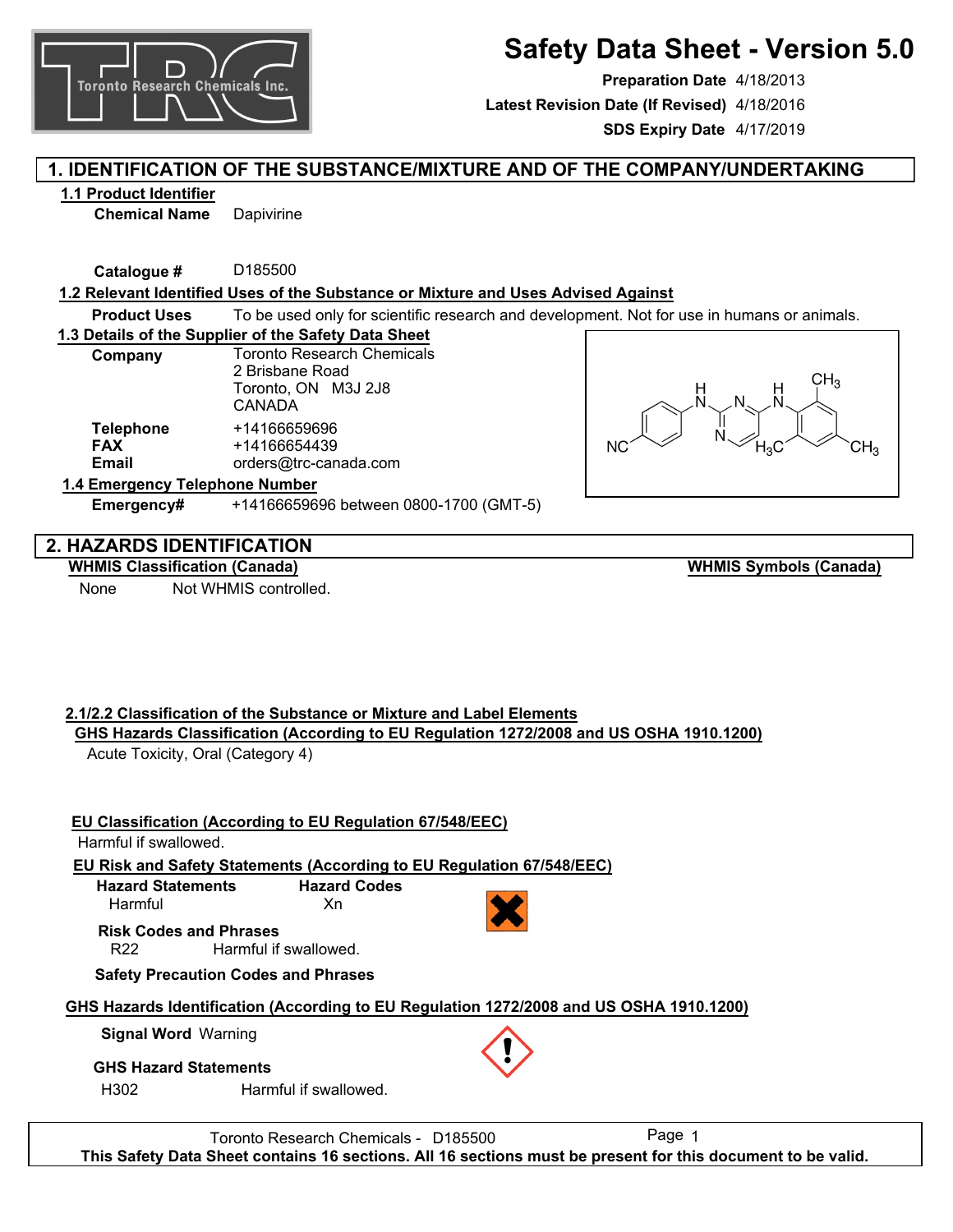### **GHS Precautionary Statements**

P264 P301/P312 Wash hands thoroughly after handling. IF SWALLOWED: Call a POISON CENTER or doctor/physician if you feel unwell.

#### **2.3 Unclassified Hazards/Hazards Not Otherwise Classified**

No data available.

# **3. COMPOSITION/INFORMATION ON INGREDIENTS**

# **3.1 Substances**

244767-67-7 **CAS Registry #: EC#: Molecular Formula:** C<sub>20</sub>H<sub>19</sub>N<sub>5</sub>

Molecular Weight: 329.40

#### **Synonyms**

4-[[4-[(2,4,6-Trimethylphenyl)amino]-2-pyrimidinyl]amino]benzonitrile; R 147681; TMC 120; TMC 120R147681;

#### **3.2 Mixtures**

Not a mixture.

# **4. FIRST AID MEASURES**

### **4.1 Description of First Aid Measures**

#### **General Advice**

If medical attention is required, show this safety data sheet to the doctor.

#### **If Inhaled**

If inhaled, move person to fresh air. If not breathing, give artificial respiration and consult a physician.

#### **In Case of Skin Contact**

Wash affected area with soap and water. Consult a physician if any exposure symptoms are observed.

#### **In Case of Eye Contact**

Immediately rinse eyes with plenty of water for at least 15 minutes. Consult a physician.

#### **If Swallowed**

Never give anything by mouth to an unconscious person. Rinse mouth with water. Do NOT induce vomiting unless advised to do so by a physician or Poison Control Center. Seek medical attention.

#### **4.2 Most Important Symptoms and Effects, Both Acute and Delayed**

The most important known symptoms and effects are described in the labeling (see section 2.2) and/or section 11.

#### **4.3 Indication of any Immediate Medical Attention and Special Treatment Needed**

No data available.

#### **5. FIREFIGHTING MEASURES**

#### **5.1 Extinguishing Media**

Use water spray, alcohol-resistant foam, dry chemical or carbon dioxide.

#### **5.2 Special Hazards Arising from the Substance or Mixture**

Carbon oxides, Nitrogen oxides

#### **5.3 Advice for Firefighters**

Wear self contained breathing apparatus for fire fighting if necessary.

#### **5.4 Further Information**

No data available.

# **6. ACCIDENTAL RELEASE MEASURES**

# **Personal precautions**

Wear respiratory protection. Avoid dust formation. Avoid breathing vapours, mist or gas. Ensure adequate ventilation. Evacuate personnel to safe areas. Avoid breathing dust.

Toronto Research Chemicals - D185500 Page 2 **This Safety Data Sheet contains 16 sections. All 16 sections must be present for this document to be valid.**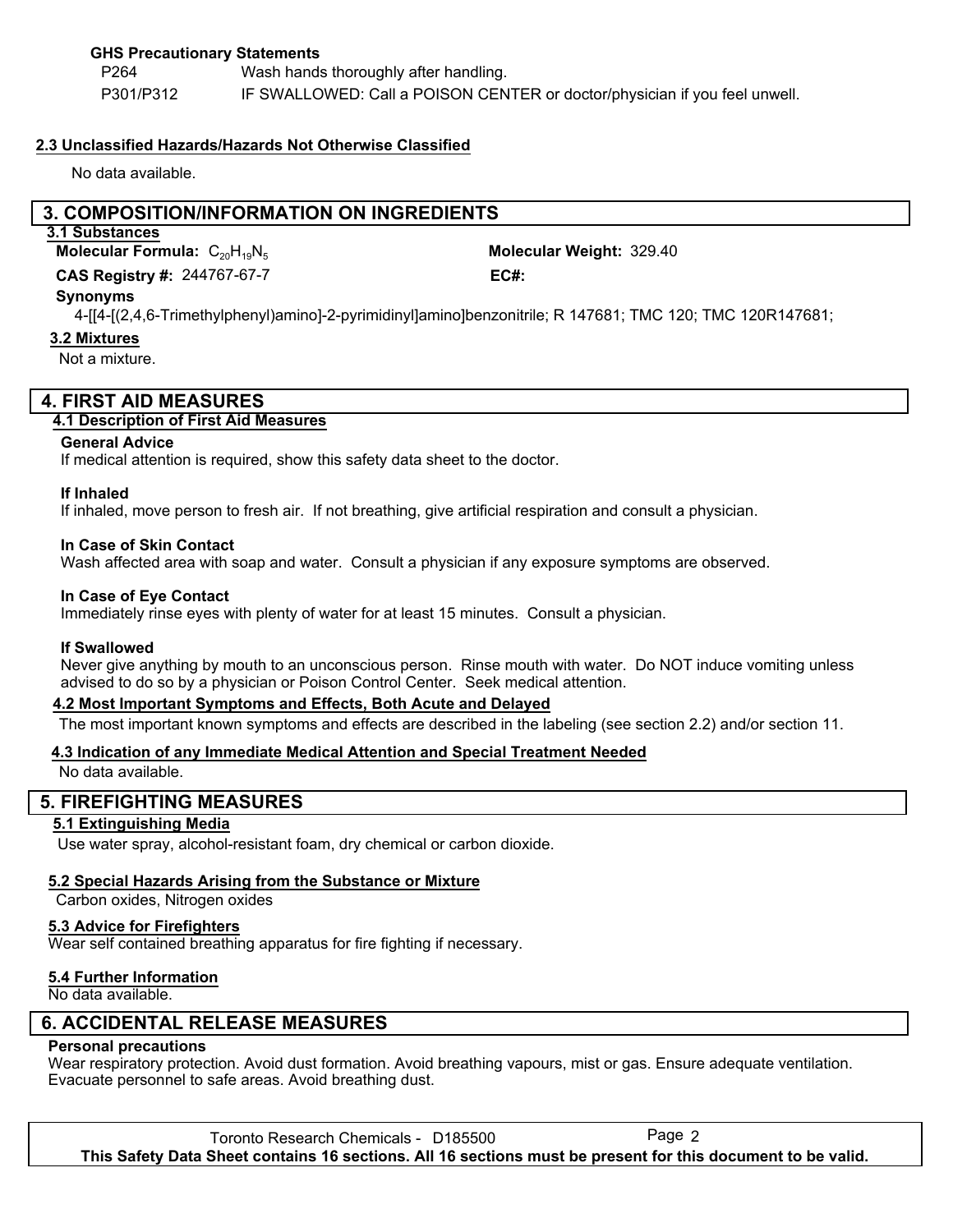## **Environmental precautions**

Prevent further leakage or spillage if safe to do so. Do not let product enter drains.

#### **Method and materials for containment and cleaning up**

Pick up and arrange disposal without creating dust. Sweep up and shovel. Keep in suitable, closed containers for disposal.

# **7. HANDLING AND STORAGE**

#### **Precautions for safe handling**

Avoid contact with skin and eyes. Avoid formation of dust and aerosols. Provide appropriate exhaust ventilation at places where dust is formed.

#### **Conditions for safe storage**

Keep container tightly closed in a dry and well-ventilated place. Keep in a dry place.

Storage conditions: Refrigerator

#### **7.3 Specific End Uses**

For scientific research and development only. Not for use in humans or animals.

# **8. EXPOSURE CONTROLS/PERSONAL PROTECTION**

# **8.1 Control Parameters**

Contains no components that have established occupation exposure limits.

#### **8.2 Exposure Controls**

#### **Appropriate Engineering Controls**

A laboratory fumehood or other appropriate form of local exhaust ventilation should be used to avoid exposure.

#### **Personal Protective Equipment**

All recommendations below are advisory in nature and a risk assessment should be performed by the employer/end user prior to use of this product. The type of protective equipment must be selected based on the amount and concentration of the dangerous material being used in the workplace.

#### **Eye/Face Protection**

Safety goggles or face shield. All equipment should have been tested and approved under appropriate standards, such as NIOSH (US), CSA (Canada), or EN 166 (EU).

#### **Skin Protection**

Gloves should be used when handling this material. Gloves are to be inspected prior to use. Contaminated gloves are to be removed using proper glove removal technique so that the outer surface of the glove does not contact bare skin. Dispose of contaminated gloves after use in compliance with good laboratory practices and local requirements.

Gloves used for incidental exposures (splash protection) should be designated as "chemical resistant" by EU standard EN 374 with the resistance codes corresponding to the anticipated use of the material. Unrated gloves are not recommended.

Suggested gloves: AnsellPro Sol-Vex nitrile gloves style 37-175, 15 mil thickness. Penetration time has not been determined.

Gloves used for prolonged direct exposure (immersion) should be designated "chemical resistant" as per EN 734 with the resistance codes corresponding to the anticipated use of the material. Suggested gloves: AnsellPro Viton/Butyl gloves style 38-612, 4/8 mil thickness.

Penetration time has not been determined.

These recommendations may not apply if the material is mixed with any other chemical, or dissolved into a solution. A risk assessment must be performed to ensure the gloves will still offer acceptable protection.

#### **Body Protection**

Fire resistant (Nomex) lab coat or coveralls.

#### **Respiratory Protection**

Recommended respirators are NIOSH-approved N100 or CEN-approved FFP3 particulate respirators. These are to be only used as a backup to local exhaust ventilation or other engineering controls. If the respirator is the only means of protection, a full-face supplied air respirator must be used.

Toronto Research Chemicals - D185500 Page 3 **This Safety Data Sheet contains 16 sections. All 16 sections must be present for this document to be valid.**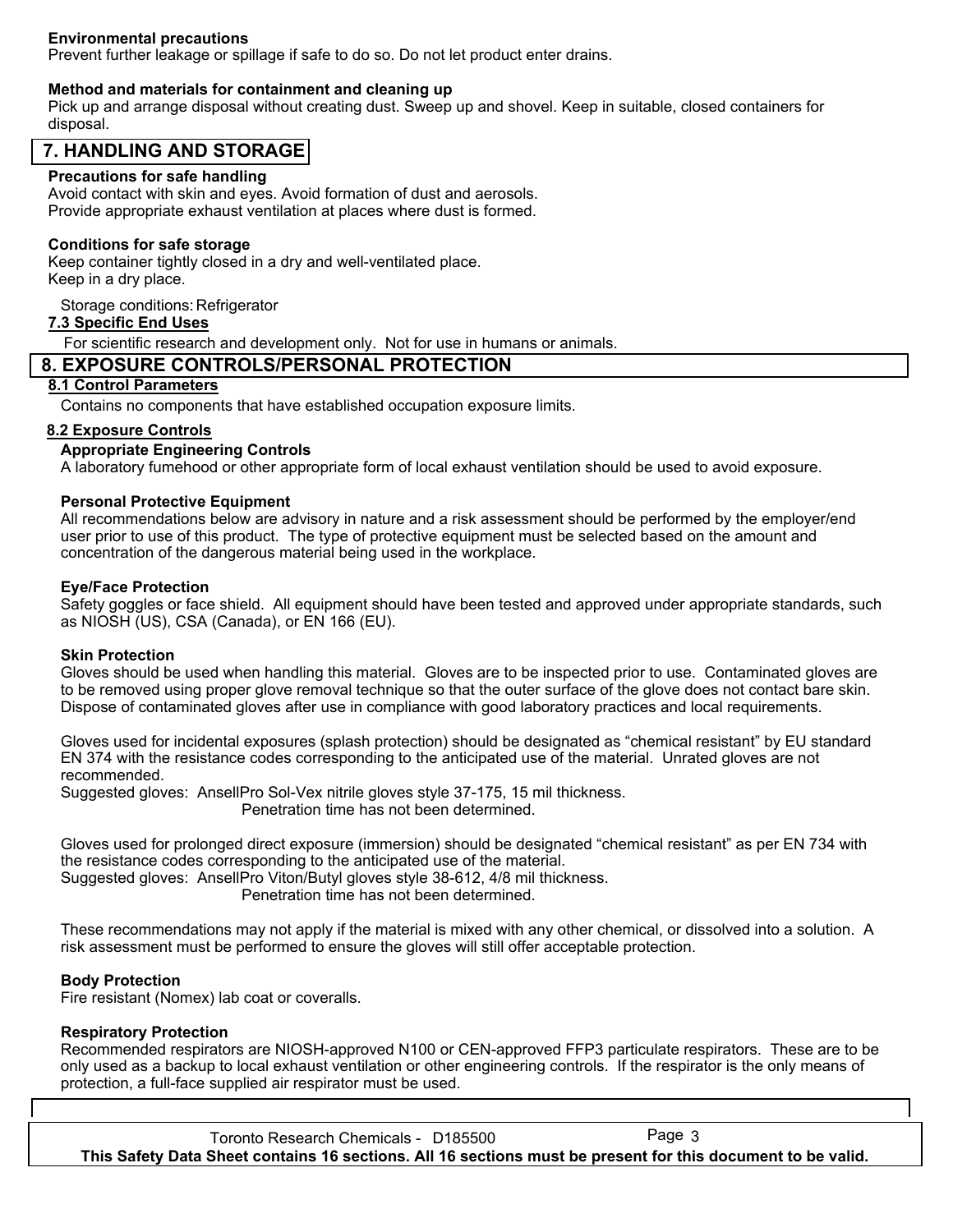# **9. PHYSICAL AND CHEMICAL PROPERTIES**

# **9.1 Information on Basic Physical and Chemical Properties**

- **A) Appearance B) Odour**
	- Off-White to Light Beige Solid
- **C) Odour Threshold D) pH**
- 219-222°C
- 
- 
- No data available No data available
- 
- **M) Relative Density N) Solubility** No data available
- **O) Partition Coefficient: n-octanol/water P) Auto-Ignition Temperature**
- **Q) Decomposition Temperature R) Viscosity** No data available No data available
- **S) Explosive Properties T) Oxidizing Properties** No data available No data available
- **9.2 Other Information** no data available

# **10. STABILITY AND REACTIVITY**

# **10.1 Reactivity**

No data available.

# **10.2 Chemical Stability**

Stable under recommended storage conditions.

# **10.3 Possibility of Hazardous Reactions**

No data available.

# **10.4 Conditions to Avoid**

No data available.

# **10.5 Incompatible Materials**

Strong oxidizing agents.

# **10.6 Hazardous Decomposition Products**

**In the event of fire:** See section 5. **Other decomposition products:** No data available.

# **11. TOXICOLOGICAL INFORMATION**

# **11.1 Information on Toxicological Effects**

# **A) Acute Toxicity**

**Inhalation LC50:** No data available.

# **B) Skin Corrosion/Irritation**

No data available

# **C) Serious Eye Damage/Irritation**

No data available

# **D) Respiratory or Skin Sensitization**

No data available

# **E) Germ Cell Mutagenicity**

No data available

# **F) Carcinogenicity**

No data available

Toronto Research Chemicals - D185500 **This Safety Data Sheet contains 16 sections. All 16 sections must be present for this document to be valid.**

- No data available
- 
- No data available No data available
- **E) Melting Point/Freezing Point F) Initial Boiling Point/Boiling Range** No data available
- **G) Flash point H) Evaporation Rate** No data available No data available
- **I) Flammability (Solid/Gas) J) Upper/Lower Flammability/Explosive Limits**
- **K) Vapour Pressure L) Vapour Density** No data available No data available
	- DMSO, Methanol
	- No data available
	-
	-

**Oral LD50:** No data available. **Inhalation LC50:** No data available.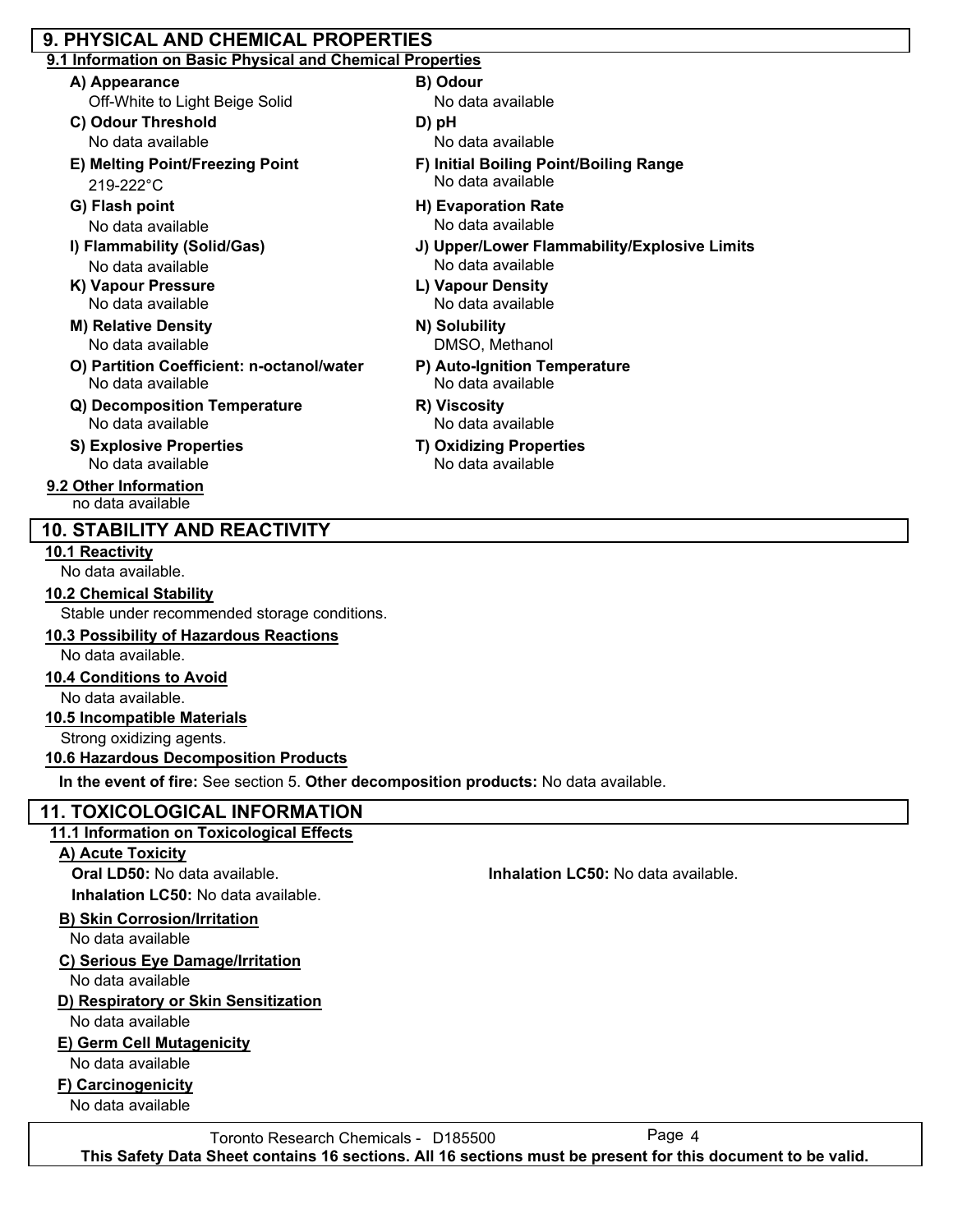# **G) Reproductive Toxicity/Teratogenicity**

No data available

# **H) Single Target Organ Toxicity - Single Exposure**

No data available

#### **I) Single Target Organ Toxicity - Repeated Exposure**

No data available

### **J) Aspiration Hazard**

No data available

# **K) Potential Health Effects and Routes of Exposure**

#### **Inhalation**

May be harmful if inhaled. May cause respiratory tract irritation.

**Ingestion**

Harmful if swallowed.

#### **Skin**

May be harmful if absorbed through skin. May cause skin irritation.

#### **Eyes**

May cause eye irritation.

#### **L) Signs and Symptoms of Exposure**

The most important known symptoms and effects are described in the labeling (see section 2.2) and/or section 11.

To the best of our knowledge, the chemical, physical, and toxicological properties of this material have not been thoroughly investigated.

#### **M) Additional Information**

RTECS: Not listed

# **12. ECOLOGICAL INFORMATION**

#### **12.1 Toxicity**

No data available.

#### **12.2 Persistance and Degradability**

No data available.

#### **12.3 Bioaccumulative Potential**

No data available.

#### **12.4 Mobility in Soil**

No data available.

# **12.5 Results of PBT and vPvB Assessment**

No data available.

# **12.6 Other Adverse Effects**

No data available.

# **13. DISPOSAL CONSIDERATIONS**

# **13.1 Waste Treatment Methods**

# **A) Product**

Product may be burned in an incinerator equipped with afterburner and scrubber. Excess and expired materials are to be offered to a licensed hazardous material disposal company. Ensure that all Federal and Local regulations regarding the disposal and destruction of this material are followed.

# **B) Contaminated Packaging**

Dispose of as above.

#### **C) Other Considerations**

Product is not to be disposed of in sanitary sewers, storm sewers, or landfills.

# **14. TRANSPORT INFORMATION**

**14.1 UN Number**

DOT (US): N/A IATA: N/A IMDG: N/A ADR/RID: N/A

**14.2 UN Proper Shipping Name**

#### DOT (US)/IATA:

IMDG/ARD/RID: Not dangerous goods Not dangerous goods

# **14.3 Transport Hazard Class(es)**

Toronto Research Chemicals - D185500 Page 5 **This Safety Data Sheet contains 16 sections. All 16 sections must be present for this document to be valid.**